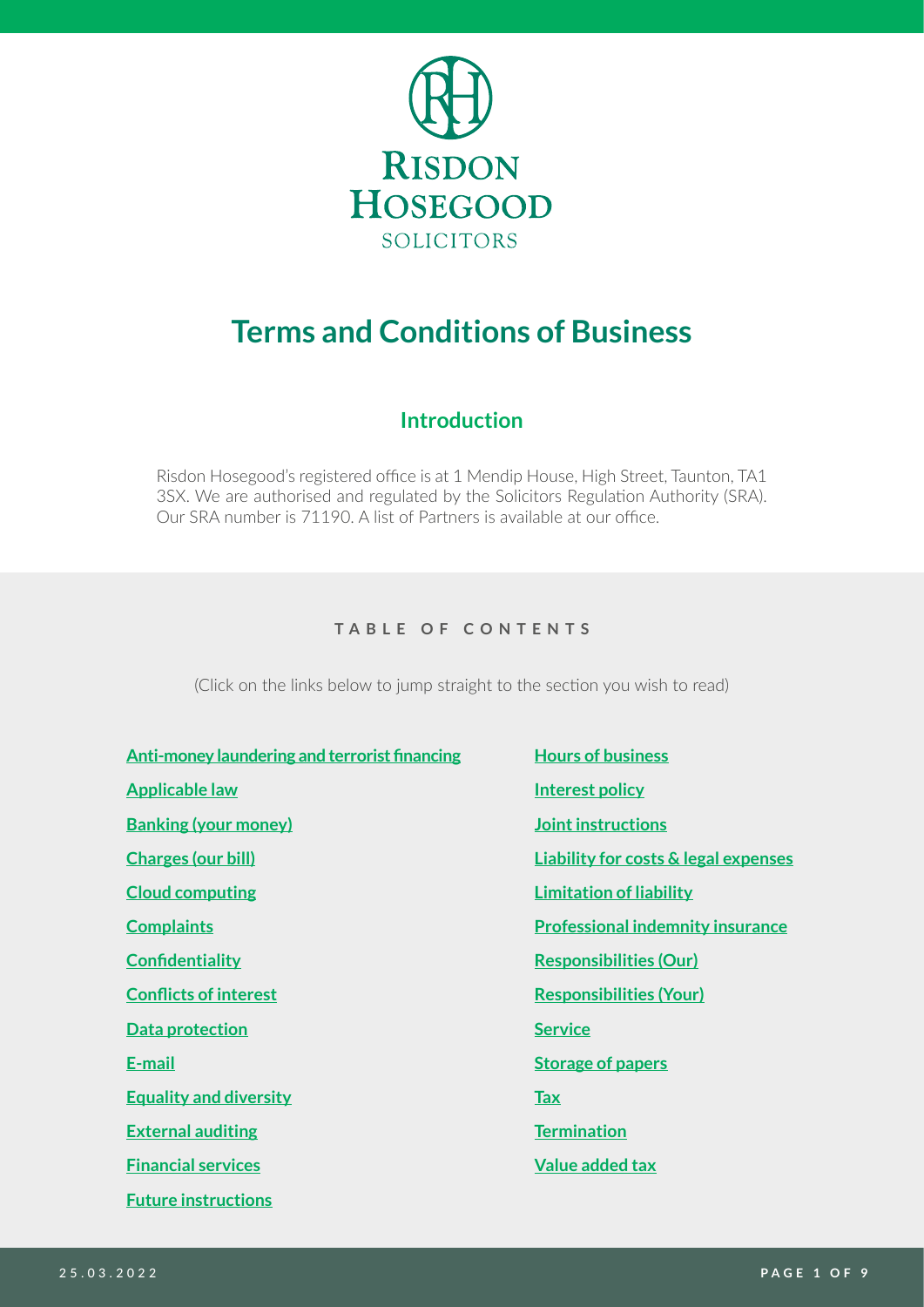# <span id="page-1-0"></span>**Service**

#### **We aim to deliver a high quality and cost effective service and:**

- To be polite, courteous and punctual
- To tell you who will be responsible for your case and the Partner that will have overall supervision of their work. If either of these changes we will explain why
- To reply to letters as soon as possible and within 5 working days at the most
- To return your calls as soon as possible and within one working day if we cannot deal with your query immediately
- To acknowledge receipt of emails within one working day and reply as soon as possible if we cannot deal with your query immediately
- To keep you informed about your matter, answer your questions and advise you in person when appropriate
- To report regularly about the progress of your matter
- To give you the best information possible about timescales and the costs of your matter
- To deal with any complaint speedily and in accordance with our complaints procedure.

# **Hours of business**

Monday to Friday 9 am to 5 pm. We are closed on all Bank Holidays

# <span id="page-1-1"></span>**Charges (our bill)**

#### **We aim to charge a fee which is fair and reasonable and which represents value to our clients. Please note the following:**

At the outset of your matter we will give you a detailed estimate of the likely costs and disbursements. These estimates will assume that there are no unexpected problems. We will notify you in writing if it appears that any estimate given may be exceeded.

- If your instructions are taken for a fixed fee:
	- The fixed fee amount will be calculated by reference to the work involved, in property matters this will be on the basis of a sliding scale relating to the sale or purchase price of a property
	- In property conveyancing, wills and probate, sometimes work is undertaken which was not anticipated at the start, or problems arise that were not expected when we originally agreed the fee In such cases the extra work will be charged on a time and work basis, but we will advise you when an additional charge may be made.

#### • If your instructions are taken on a time and work basis:

- Our charges will be calculated by reference to all time spent by individual fee-earners working on the matter. This will include meeting you and others, considering, preparing and working on documents, correspondence by letter or email, telephone calls and where necessary research.
- Such time is recorded charged in six-minute units at the hourly rates applicable to the relevant individual.
- You will be notified of the rates chargeable by your applicable fee earner/s in the firm's terms of engagement letter. These rates are exclusive of VAT
- We may send you an interim bill or bills in a lengthy case. In divorce and family matters that are ongoing, we would usually aim to bill monthly.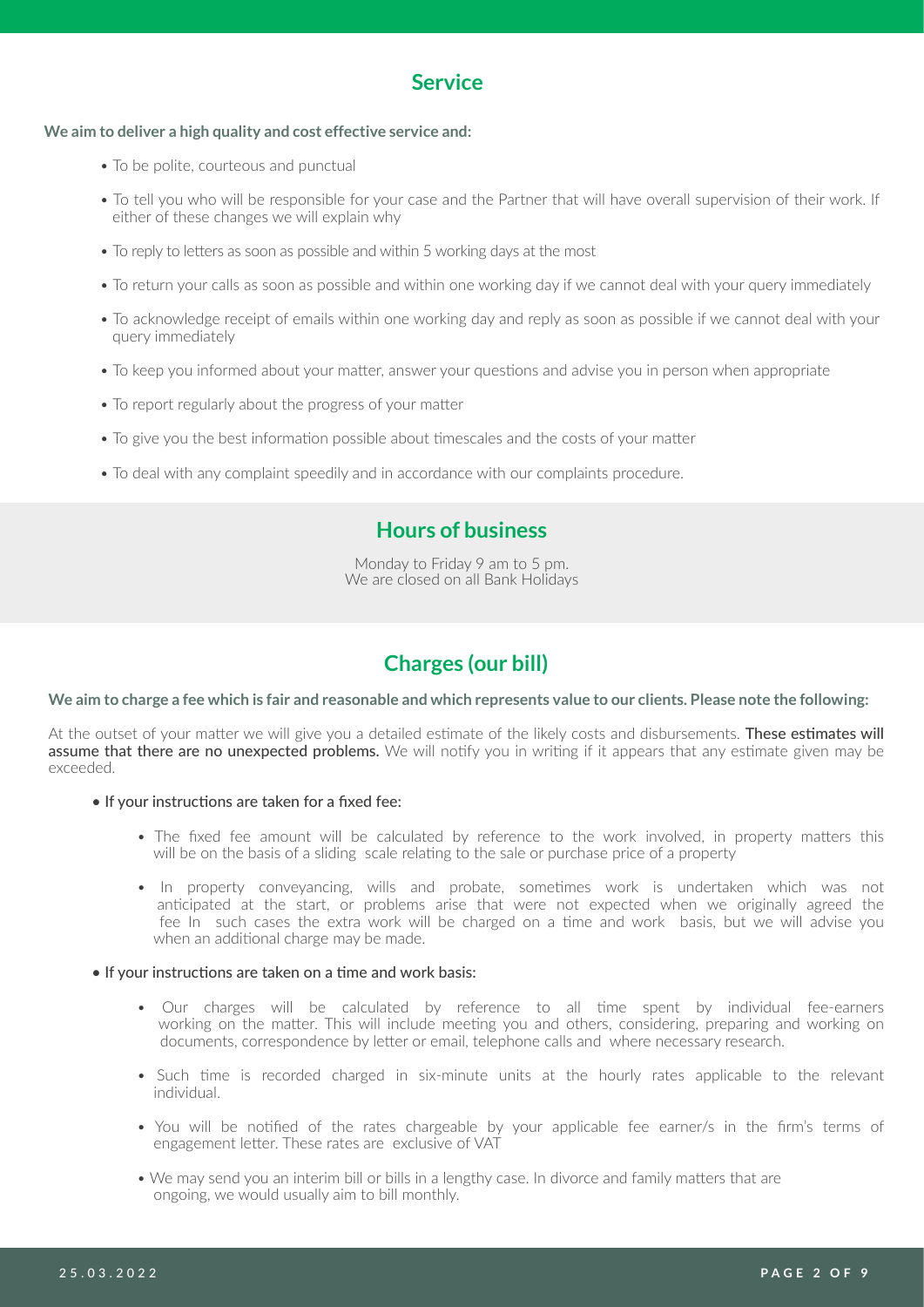- At any important stage in your matter and at least every six months, we will give you information on costs and disbursements incurred and will update costs information.
- Charging rates will be reviewed from time to time, as identified in the firm's terms of engagement letter and you will be notified of any changes as soon as reasonably possible
- We may at any time ask you for a reasonable sum to hold on account in respect of anticipated fees or disbursements (e.g. land or probate registry fees, court fees and Barrister's or Expert's fees). We have no obligation to make or commit ourselves to incurring such fees or making payments unless you have provided us with funds to do so.
- **In property and conveyancing transactions, if for any reason, the transaction falls through or you dis-instruct us for any reason, we will charge as follows:**

#### **• Purchase Matter:**

- 85% of our fee plus VAT and the disbursements incurred if we have reported to you or your lender on the documents, searches and title; or
- 50% of our fee plus VAT and the disbursements incurred if thecmatter aborts before we have reported to you or your lender as above.
- If contracts have been exchanged the full fee will be charged.

#### **• Sale Matter:**

- . 85% of our fee plus VAT and disbursements incurred if all matters have been dealt with plus Contract agreed and signed;
- 50% of our fee plus VAT and disbursements incurred if replies to enquiries have been dealt with;
- £200.00 plus VAT and disbursements incurred if the Contract package has been sent to the buyers solicitors;
- £100.00 plus VAT and disbursements incurred if instructions have been confirmed to the buvers solicitors and title documents obtained.
- **.** If Contracts have been exchanged the full fee will be charged.
- In property transactions we will normally send you our bill at the time of, or shortly before completion together with a completion statement of the funds required to complete the purchase transaction. If insufficient cleared funds (as requested) are not available prior to completion, completion may not be able to take place.
- We may ask for payments on account of costs. Requests for payments on account are not estimates.
- Prior to the completion of most transactions or shortly afterwards we will send you an invoice with details of the work done and expenses paid. You have right to challenge this. We will explain how you can do this at the time.
- Payment terms are 30 days from the date of the invoice. You will, at all times, remain responsible for payment of your bills or invoices when rendered, even if you have a right of contribution or repayment from a third party.

#### **• In the event of non-payment within 30 days of issue:**

- In respect of our private clients we will be entitled to charge interest on the amount outstanding at a rate of 8% per annum above the base rate
- In respect of our commercial and/or business clients at a rate of 8% per annum above the base rate pursuant to The Late Payment of Commercial Debt (Interest) Act 1988
- We also reserve the right to charge an administration fee to cover our costs associated with recovering outstanding invoices in the sum of £100 per invoice

#### **• In the event of non-payment of fees:**

- without prejudice to any other rights or remedies we may have;
- we shall retain the right to hold a lien (a right to retain files, documents or other items) over any of your property coming into our possession or under our control, as security for all amounts and liabilities becoming due to us from you.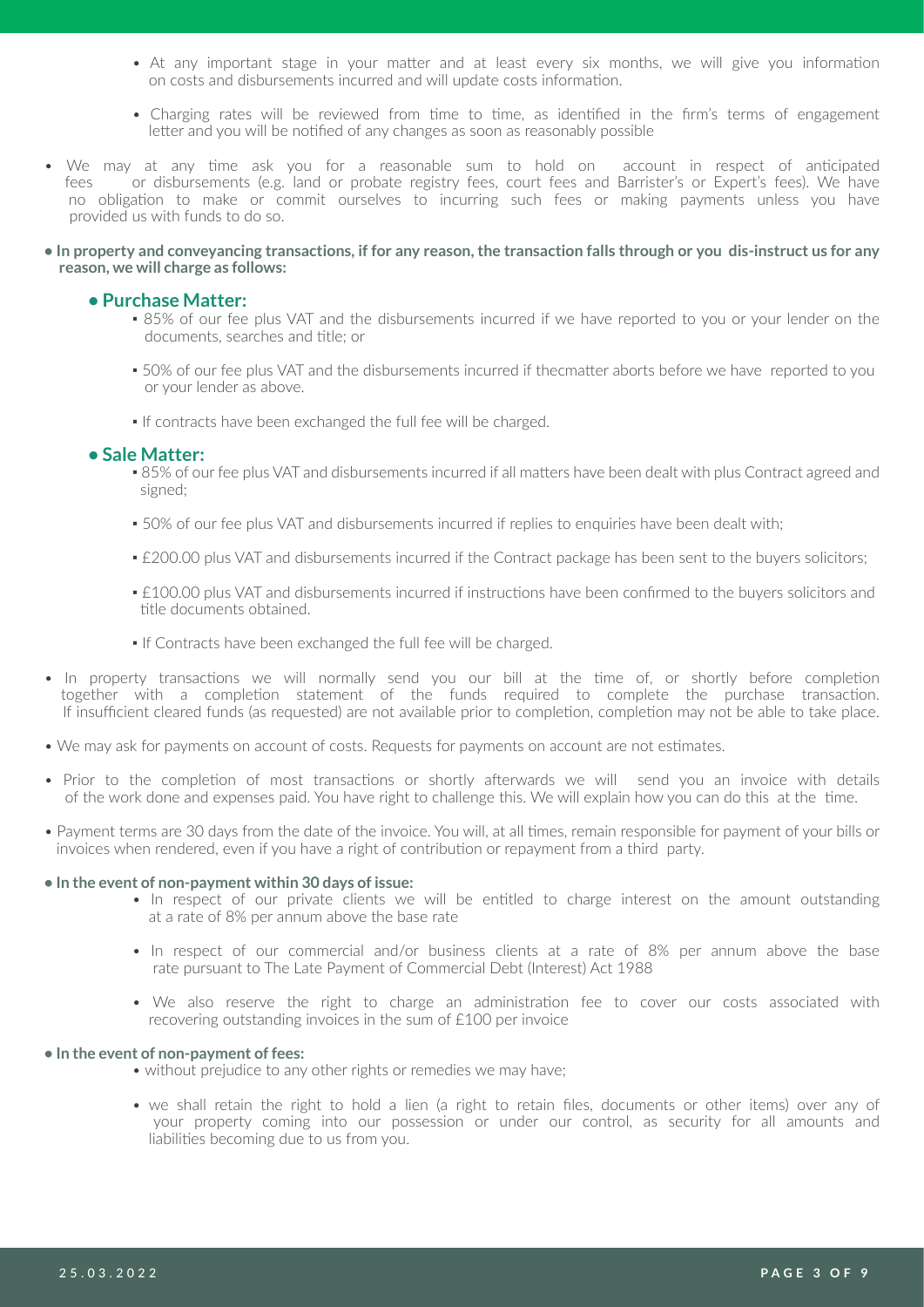# <span id="page-3-0"></span>**Value added tax (VAT)**

We are VAT registered and our VAT Registration Number is 130 8589 63. By law we have to add VAT to charges and expenses.

# **Responsibilities (Our)**

#### We Will:

- Treat you fairly and with respect;
- Communicate with you in plain language;
- Review your matter regularly;
- Advise you of any changes in the law that affect your matter; and
- Advise you of any reasonably foreseeable circumstances and risks that could affect the outcome of your matter

#### When we are acting for you in a property transaction:

- it will not be our responsibility to carry out a physical inspection of the property.
- It is your responsibility to inform us of any discrepancies between the documents relating to the transaction and the land/property itself
- We shall not advise you on the valuation of the property or the suitability of the mortgage or any other financial arrangement

#### Mortgage:

- If you are obtaining a mortgage from a bank or building society we will also be acting for the proposed lender.
- This imposes on us a duty to fully reveal to your lender all relevant facts about your purchase and mortgage.

• This includes any difference between your mortgage application and information we receive during the transaction and any cash back payments or discount schemes that a seller is giving you.

### **Responsibilities (Your)**

#### You are responsible as a client for:

- Providing us with clear, timely and accurate instructions;
- Providing all documentation required in a timely manner;
- Safeguard any documents that may be required for your matter, including documents that you may have to disclose to another party
- Payment of our fees, disbursements and expenses in accordance with our terms of engagement letter and these terms of business
- Providing us with all necessary information to enable us to comply with the Money Laundering Regulations
- Making the appropriate Stamp Duty Declaration in relevant property matters

### **Conflicts of interest**

We are not aware of any conflict of interest that may prevent us from acting for you. If we become aware that a conflict arises, or may arise during the course of the transaction, we will contact you immediately to discuss how to proceed.

### **Joint instructions**

If there is more than one of you, we can only represent you if you are all agreed on what should be done and that no conflicts of interest exist or are likely. We will assume, unless you tell us otherwise in writing, that one of you is authorised to speak for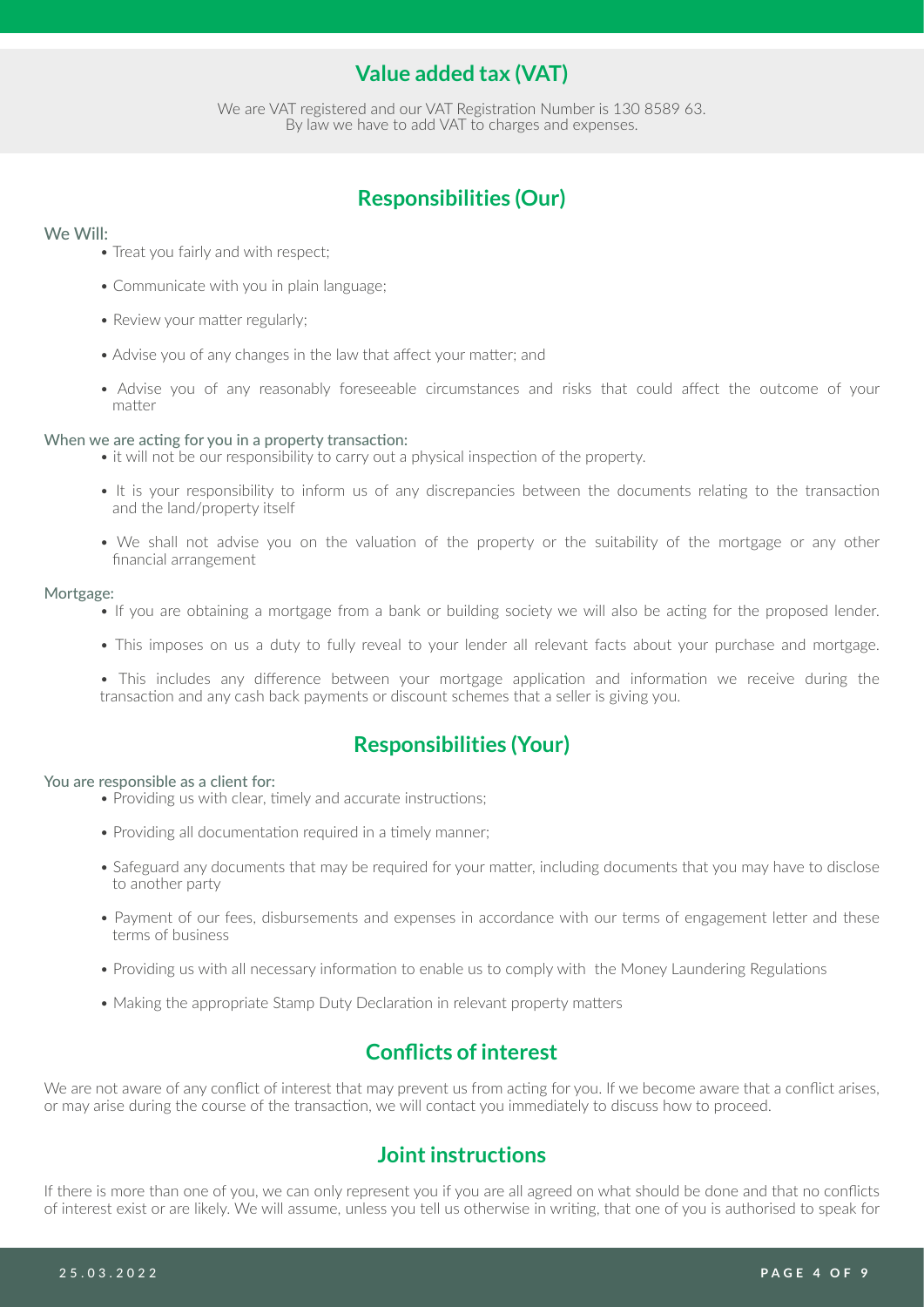all of you in giving us instructions. Each of you will be responsible for meeting the full amount of our charges. Should it become apparent that there are substantive differences of views or interest amongst you, we may have to cease acting for one or all of you.

# **Equality and diversity**

We are committed to eliminating discrimination and encouraging equality and diversity in our own policies, practices and procedures and in those areas in which we have influence.

In developing and implementing our Equality and Diversity Policy, we will comply with the SRA Standards and Regulations 2019 and with all current and future anti-discrimination legislation, and any relevant amendments or re-enactments of such legislation and standards and regulations.

### **Applicable Law**

The construction, validity and performance of this contract shall be governed in all respects by the law of England and Wales and any dispute or legal issue arising from our Terms of Business will be determined by the law of England and Wales.

#### <span id="page-4-4"></span><span id="page-4-0"></span>**Tax**

We will not advise you on any tax consequences of your matter including in respect of Capital Gains Tax. You should ask your Accountant to advise on tax and similar matters.

Stamp Duty Land Tax is a tax on land transactions in all of the United Kingdom and is a form of self-assessed transfer tax. This is a personal liability on yourself, we prepare and submit the return on your behalf, but do not provide specialist advice.

### **Future Instructions**

Unless agreed otherwise, these Terms of Business will apply to all future instructions you give us on this or any other matter.

### <span id="page-4-1"></span>**Confidentiality**

The information and documentation you provide us is confidential and subject to legal professional privilege unless:

- Stated otherwise in this document, our letter confirming your instructions, or in our Privacy Notice, for example in relation to prevention of money laundering and terrorist financing, or
- We advise you otherwise during the course of your matter

### <span id="page-4-3"></span><span id="page-4-2"></span>**E-mail**

We are able to communicate with you by e-mail as well as by post, fax and telephone. Unless you let us know to the contrary, we will assume that you are happy for us to communicate by e-mail, even though we cannot guarantee the security or confidentiality of e-mail communications.

### **Data protection**

We use your personal data primarily to provide legal services to you, but also for related purposes as described in the Risdon Hosegood Privacy Notice including:

- Conducting checks to identify you, verify your identity and screen for financial or other sanctions
- Gathering and providing information required by or relating to audits, enquiries and investigations by regulatory bodies
- Complying with professional, legal and regulatory obligations that apply to our business
- Ensuring business policies are adhered to, for example policies covering security and internet use
- Operational reasons, such as improving efficiency, training and quality control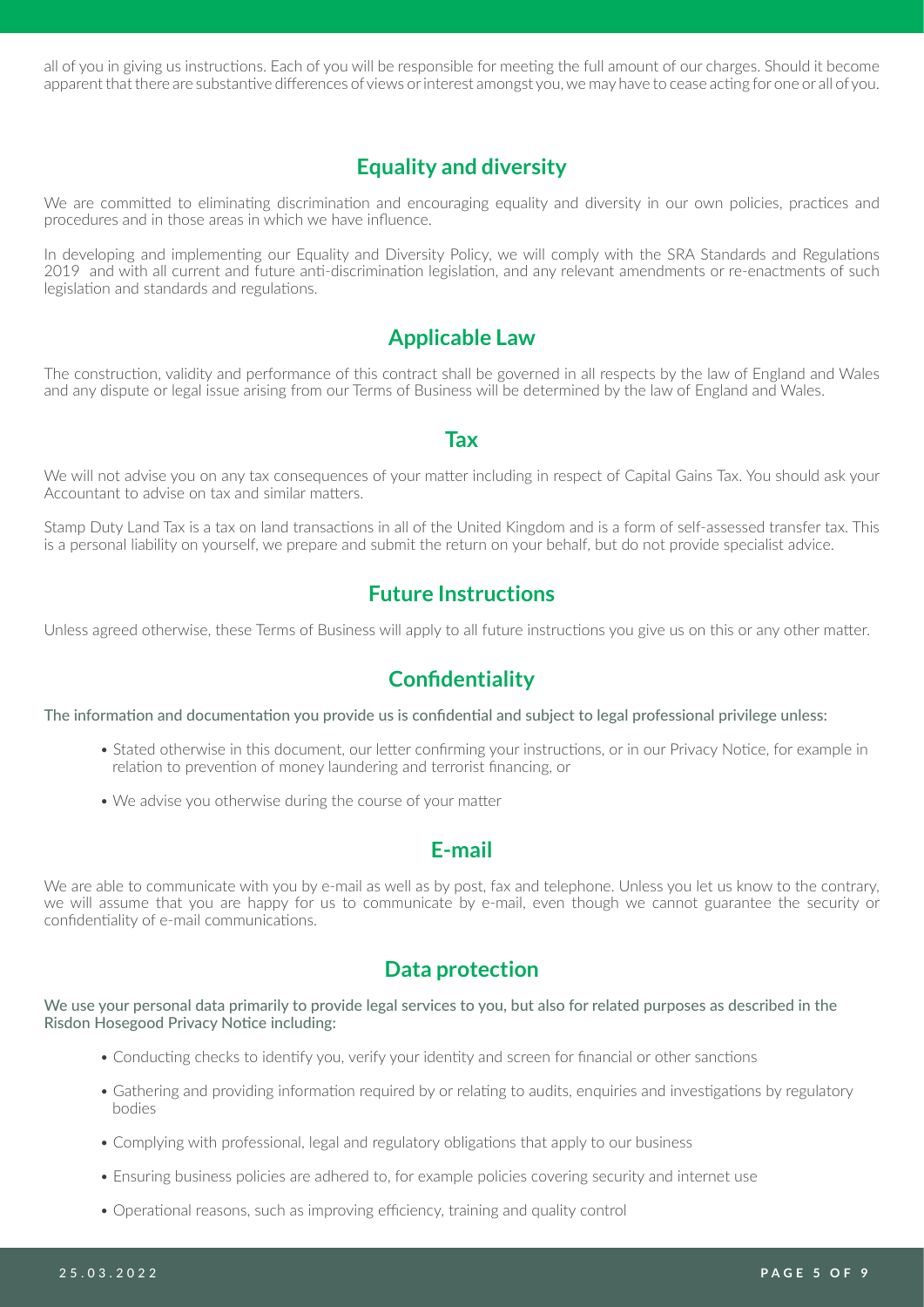- Ensuring the confidentiality of commercial sensitive information
- Statistical analysis to help us manage or practice
- Updating client records
- Preventing unauthorised access and modifications to systems
- Preparing and filing statutory returns
- Ensuring safe working practices, and monitoring and managing staff access to systems and facilities
- Staff administration and assessments, monitoring staff conduct and disciplinary matters
- Marketing our services
- External audits and quality checks, for example our quality accreditation status with Lexcel and CQS

The use of your personal data is subject to your instructions, the EU General Data Protection Regulation (GDPR), other relevant UK and EU legislation and our professional duty of confidentiality.

Risdon Hosegood is a data controller for the purpose of GDPR and other relevant data protection legislation.

#### We take your privacy very seriously. Our Privacy Notice contains important information on:

- What personal data we collect about you and how that data is collected
- How, why and on what grounds we use your personal data
- Who we share your personal data with
- Where your personal data is held and how long it will be kept
- Your rights in relation to the personal data we hold or use
- The steps we take to secure your personal data
- How to make a complaint in relation to our use of your personal data
- How to contact us with any queries or concerns in relation to your personal data

### <span id="page-5-1"></span><span id="page-5-0"></span>**Termination**

You are entitled to terminate your instructions to us in writing at any time. We can only terminate your instruction to us for good reason and giving you reasonable notice that we will stop acting for you. We would be entitled to do so if you did not pay an outstanding bill or make a reasonable payment on account of costs when asked. In either case we are entitled to charge for work which we have done to that date.

# **Anti-money laundering and terrorist financing**

The Money Laundering Regulations require solicitors, banks and building societies and some others to obtain satisfactory evidence of identity of their clients and, at times, people related to the client or their matter. This is because solicitors who deal with money and property on behalf of their client can be used by those wanting to launder money. In order to comply with the law on money laundering it is necessary for us to verify the identity of all clients.

Therefore for to comply with regulatory requirements we must have evidence of your identity and address. Where we are required or feel it necessary to fully identify our clients, we will carry out our checks by way of an Electronic Identification process. You will be notified of the cost for carrying out the check and this will be detailed within our client care letter on the commencement of your case. An electronic check will place a "soft footprint" on your credit scoring history, however this will not impact on your credit scoring.

We also have to be satisfied that the source of any finance (for example a property purchase) is legitimate and legal.

Personal data received will only be processed for the purposes of preventing money laundering or terrorist financing unless permitted by an enactment or unless you provide consent.

#### **We cannot act for you without ID and source of funds (if applicable) being verified.**

The Proceeds of Crime Act requires us as Solicitors to report to the National Crime Agency any circumstances which cause suspicion or which are considered such that we ought to suspect, that you or anyone else involved in the matter we are dealing with has or will benefit from some financial crime. If we are obliged to make a report under this Act we may not be able to tell you that we have done so. We may also be required to stop working on your case and may not be able to tell you why because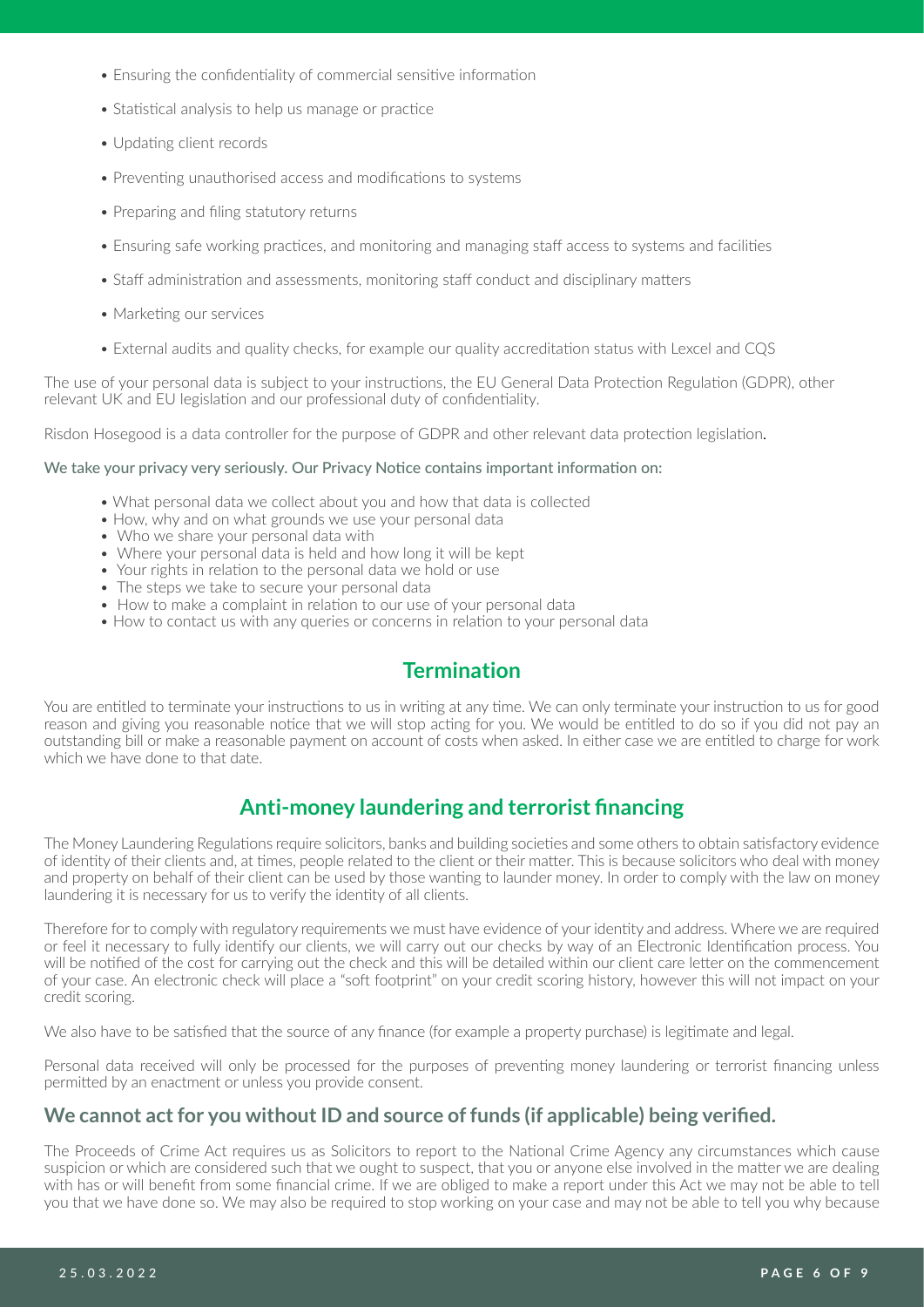our duties under the Act take precedence over our obligations to you.

We shall not be liable for any loss arising from our connected with our compliance with any statutory obligation that we may have, or reasonable belief we may have, to report matters to the relevant authorities under the provisions of the money laundering and/or terrorist financing legislation.

# <span id="page-6-1"></span>**Banking (Your Money)**

Your money will be held in a Client Account separate from our own office account. Under the SRA Account Rules any relevant interest will be credited to you. We can only hold money for specific transactions; we cannot act as a bank.

- Payments by cheque must be received at least 7 working days before they are required to allow clearance.
- We will not accept payments in cash of more than £1,000. If you try to avoid this policy by depositing cash directly with our Bank, we may decide to charge you for any additional checks we decide are necessary to prove the source of the funds.
- Payments by card must be made 2 days in advance to ensure clearance. Please note card payments cannot be accepted for purchases of property.
- BACS payments must be made 3 days in advance to ensure clearance.
- CHAPS payments will ensure a same day payment to us.
- Where we have to pay money to you, it will be paid by cheque (no fee) or BACS OR CHAPS (fees apply). It will not be paid in cash or to a third party
- We hold all client money in Banking institutions which are regulated by the Financial Conduct Authority (FCA). A list of our client account banks used by us can be provided on request in writing.
- We are not liable for any losses you suffer as a result of any such banking institution being unable to repay depositors in full. You may, however, be protected by the Financial Services Compensation Scheme (FSCS).
- The FSCS is the UK's statutory fund of last resort for customers of banking institutions. The FSCS can currently pay compensation up to £85,000 if a banking institution is unable, or likely to be unable, to pay claims against it.

# **Cybercrime alert: avoid being a victim**

Please be aware that there is a significant risk posed by cyber fraud specifically affecting email accounts and bank account details. PLEASE NOTE that our bank account details WILL NOT change during the course of a transaction, and we will NOT change our bank details via email. We do not accept bank details via email. Please be careful to check bank account details with us in person. We will not accept responsibility if you transfer money into an incorrect account.

### <span id="page-6-0"></span>**Interest policy**

As part of carrying out your instructions to us, we have informed you that we may need to hold your money in our client account. In holding client's money, we have an obligation to pay interest on that money at a fair and reasonable rate and are required to put in place an interest policy; this policy sets out the guidelines for when interest will be paid and is summarised below.

We aim to account to you for interest at a reasonable rate of interest however as the holding of your funds is incidental to the carrying out of your legal instructions, the rate is unlikely to be as high as the rate you may be able to obtain when depositing the money we hold on your behalf yourself. In most cases we must ensure that money held on client account is immediately available and so the need for instant access is taken into account when setting the rate of interest payable by us.

We align our interest rates paid on monies held on general client account to the Lloyds commercially available rate for instant access funds. This rate is likely to change from time to time. Where your money is held on our general client account, any interest paid to you is paid without any deduction for income tax (unless you are resident overseas – see below). As such it is your responsibility to inform HMRC of interest received from us and the implications of this will depend upon your own financial circumstances.

Under the European Savings Directive regulations 2003/48/EC we are required to inform HMRC of payments of interest to relevant payees and residual entities in prescribed territories. Where you reside outside the UK and EC, we are required to deduct income tax at the current basic rate and account for this interest to HMRC directly and pay you the net amount.

Interest will be calculated from the time the funds become cleared for interest purposes. Interest will not be paid if the sum of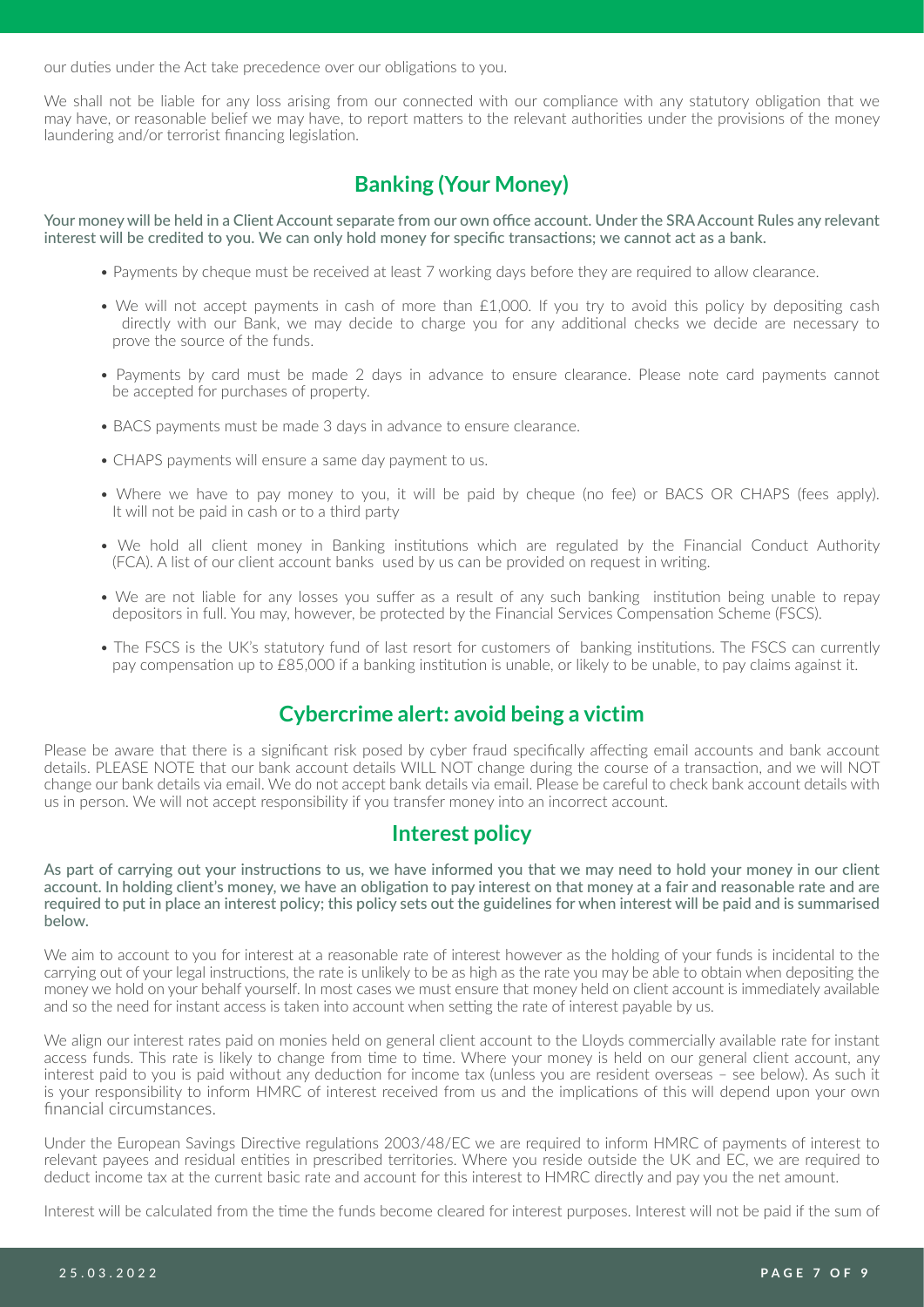money held does not exceed the amount shown in the left column below for a time not exceeding the period indicated in the right column:

| Amount  | <b>Period</b> |
|---------|---------------|
| £1,000  | 8 weeks       |
| £2,000  | 4 weeks       |
| £10,000 | 2 weeks       |
| £20,000 | 1 week        |

Interest will not be paid if the total amount calculated for the period that cleared funds are held is less than £20.00. Interest will be calculated at the end of the matter and we will credit the client ledger at that date.

### <span id="page-7-0"></span>**Liability for costs & legal expenses**

In litigation cases (claims and disputes), it is sometimes possible for us to recover part or all of our charges from another party. In litigation cases the loser is usually responsible for the payment of some or all of the winner's costs. However, it is a term of our retainer (agreement to act for you) that you are responsible for the payment of our costs, disbursements and VAT in full when they are due for payment. You will be paid, on our rendering an account or accounts, whether interim or final, any costs recovered from another party unless they are deducted on account of your indebtedness to us, which these terms irrevocably authorise us to do.

A client who is unsuccessful in a Court case may be ordered to pay the other party's legal charges and expenses. That money would be payable in addition to our charges and expenses.

### <span id="page-7-1"></span>**Professional Indemnity Insurance**

We have professional indemnity insurance giving cover for claims against the firm. Details of this insurance, including contact details of our insurer and the territorial coverage of the policy, can be made available, on request.

To comply with our regulatory obligations and the terms of our professional indemnity insurance, we may disclose relevant documents and information to insurers, brokers and insurance advisers on a confidential basis. This could include details of any circumstances arising from our work for you that might give rise to a claim against us. Unless you notify us to the contrary, you agree to such disclosure by us even if the documents and information in question are confidential and/or subject to legal professional privilege.

# <span id="page-7-3"></span>**Financial services**

We are not authorised by the Financial Conduct Authority. If, while we are acting for you, you need advice on investments, we may have to refer you to an Independent Financial Adviser who is authorised by the Financial Conduct Authority.

- If we receive any commission we will tell you and pay this to you.
- We may provide certain limited investment advice services where these are closely linked to the legal work we are doing for you. The Law Society is a designated professional body for the purposes of the Financial Services and Markets Act 2000, as amended by the Financial Services Act 2012.
- Responsibility for regulation and complaints handling have been separated from the Law Society's representative functions. The Solicitors Regulation Authority is the independent regulatory body of the Law Society and the Legal Ombudsman is the independent complaints handler (see below). If you are unhappy with any investment advice you receive from us, you should raise your concerns with the SRA or Legal Ombudsman.

# <span id="page-7-2"></span>**Storage of papers (including your file)**

- Storage of papers will be subject to the Risdon Hosegood Privacy Notice
	- We are entitled to keep your papers until our bill has been paid in full.
	- The file is your property subject to certain exceptions. We will keep it (except for any papers which you ask to be returned to you) for not less than 6 years after which it will be confidentially destroyed. We will tell you if there are any important documents that should be stored for longer.
	- We will not destroy documents that you ask us to deposit in safe custody.
	- We do not normally make any charge for storing files or documents.
	- If you want the file or anything from it please give at least 10 working days' notice so that we can get the file from storage.